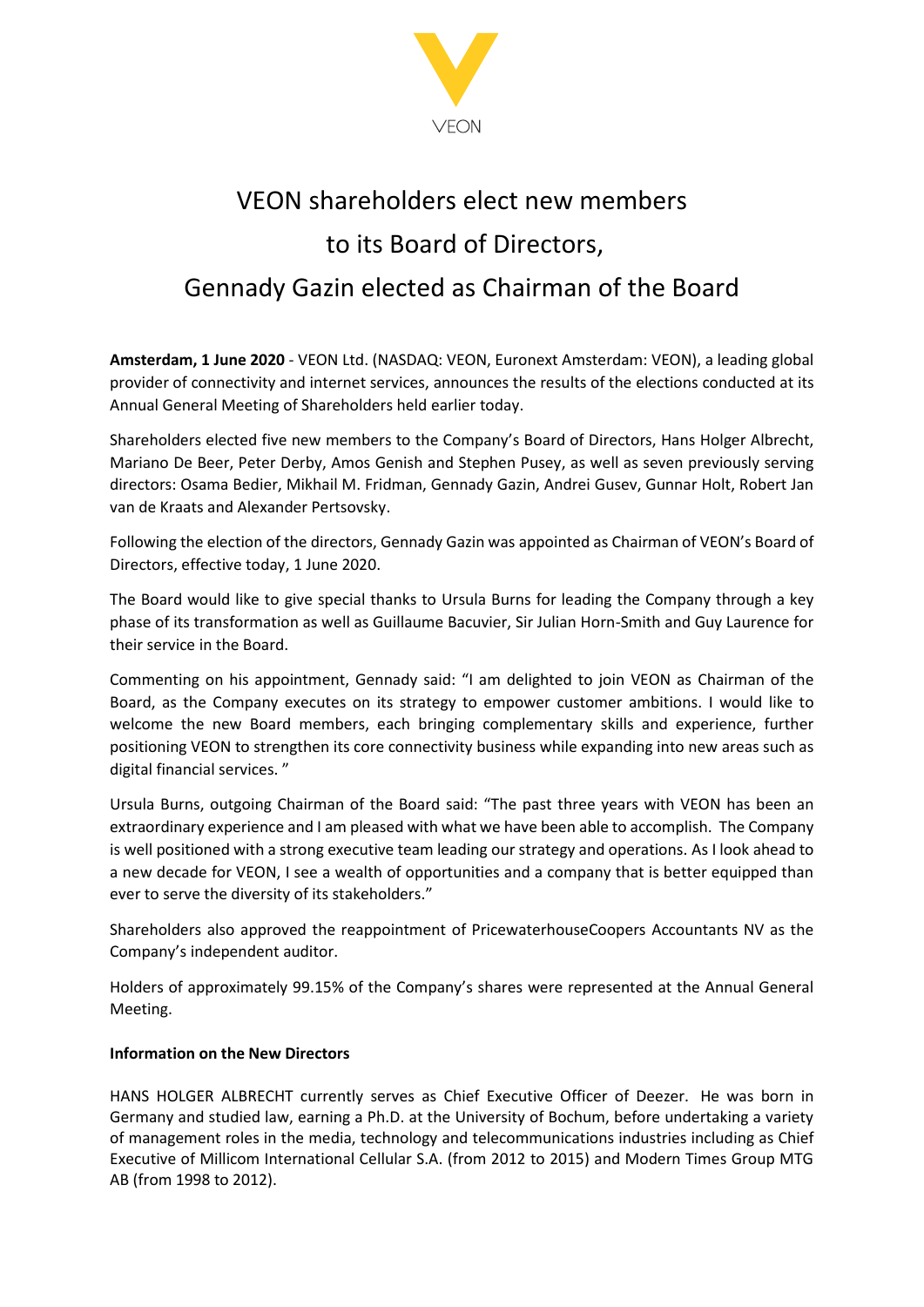

MARIANO DE BEER was until 2019 Chief Commercial Digital Officer of Telefónica SA and a member of the Telefónica Group Executive Committee. He previously held senior positions mainly at Telefonica and Microsoft in Latin America. De Beer started his career at McKinsey & Co as a consultant. He graduated from UADE (Universidad Argentina de la Empresa), and holds an MBA from Georgetown University.

PETER DERBY is founding partner of Concinnity Advisors LP. After growing up in the United States, he graduated with a Bachelor's degree from New York University in 1983 and then spent over a decade working in Russia. His career in banking and finance has included roles at National Westminster Bank USA and Chase Manhattan Bank. In 1990, he established one of the first private banks in Russia, DialogBank, and in 1991 the first investment bank in Russia, Troika Dialog. From 2003 to 2005 he served as the Managing Executive for Operations and Management, Office of the Chairman of the United States Securities and Exchange Commission.

AMOS GENISH is the Senior Partner and Head of Digital Retail at BTG Pactual prior to which he held a number of senior positions in the telecommunications, media and technology industries, including as Chief Executive Officer of Telecom Italia and Telefonica Brasil. He started his career at KPMG in Israel in 1986 after graduating from the Tel Aviv University with a Bachelor's degree in Accounting and Economics.

STEPHEN PUSEY is a Senior Advisor at Bridge Growth Partners prior to which he was the Group Chief Technology Officer at Vodafone from 2006 to 2015. He started his career at British Telecom in 1977 and held a variety of senior positions at Nortel Networks from 1982 to 2006, including as President for Europe from 2005.

#### **About VEON**

VEON is a NASDAQ and Euronext Amsterdam-listed global provider of connectivity and internet services. For more information visit: www.veon.com.

#### **Disclaimer**

This press release contains "forward-looking statements", as the phrase is defined in Section 27A of the U.S. Securities Act of 1933, as amended, and Section 21E of the U.S. Securities Exchange Act of 1934, as amended. Forward-looking statements are not historical facts, and include statements relating to, among other things, expectations regarding management plans and the ability to successfully execute operating model, governance and development plans. Forward-looking statements are inherently subject to risks and uncertainties, many of which VEON cannot predict with accuracy and some of which VEON might not even anticipate. The forward-looking statements contained in this release speak only as of the date of this release. VEON does not undertake to publicly update, except as required by U.S. federal securities laws, any forward-looking statement to reflect events or circumstances after such date or to reflect the occurrence of unanticipated events. Furthermore, elements of this release contain or may contain, "inside information" as defined under the Market Abuse Regulation (EU) No. 596/2014.